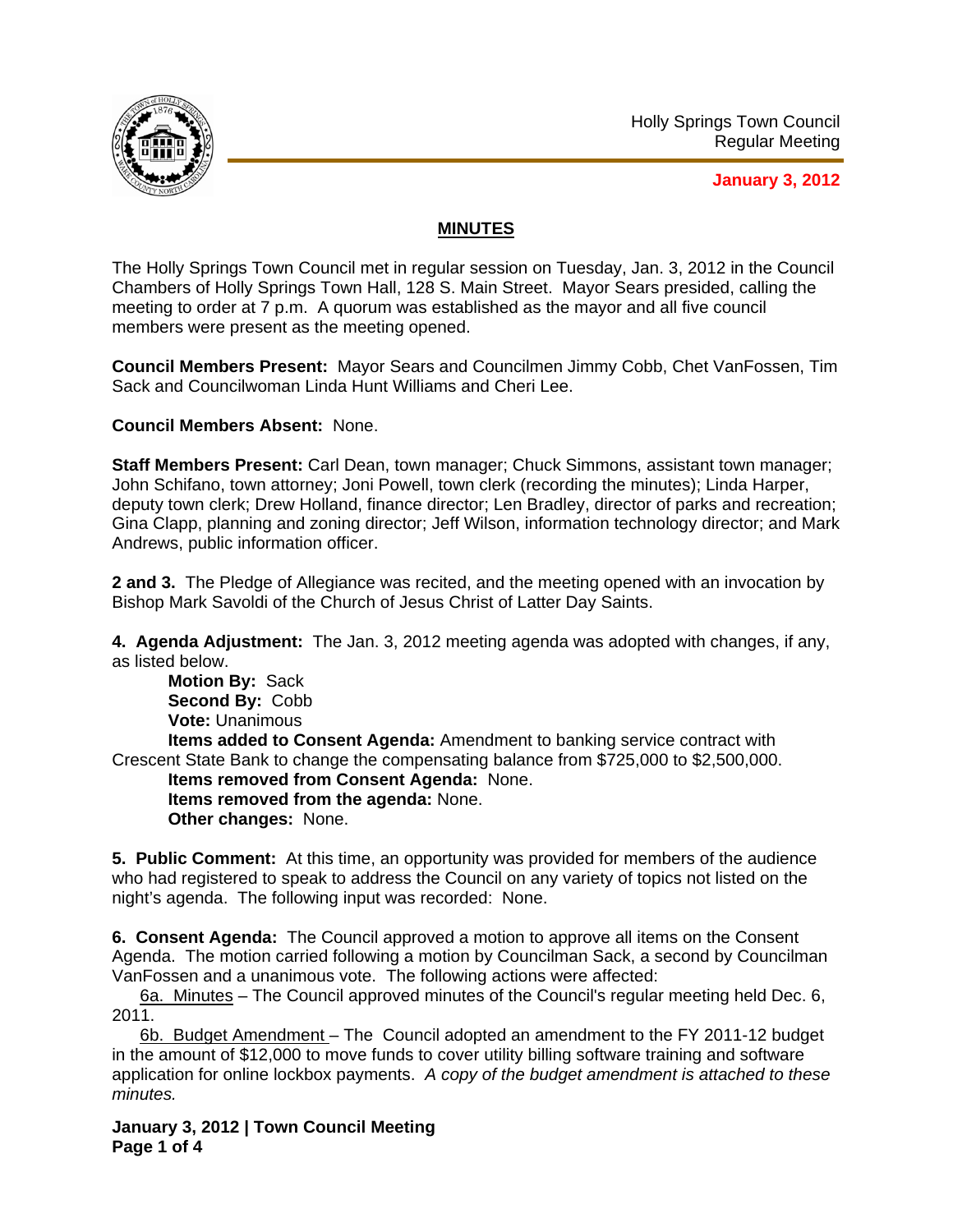6c. Budget Amendment, \$47,400 – The Council adopted an amendment to the FY 2011-12 budget in the amount of \$47,400 to cover costs associated with a new fuel system for the Town and for fire truck repairs. *A copy of the budget amendment is attached to these minutes.* 

6d. Budget Amendment, \$2,400 – The Council adopted an amendment to the FY 2011-12 budget in the amount of \$2,400 to cover the cost of repairs to the town hall clock. *A copy of the budget amendment is attached to these minutes.*

6e. Budget Amendment, \$12,000 – The Council adopted an amendment to the FY 2011-12 budget in the amount of \$12,000 to move funds to cover costs associated with the security camera system to be installed at the wastewater treatment plant. *A copy of the budget amendment is attached to these minutes.*

6f. Crescent State Bank Contract Amendment - The Council approved an amendment to the banking service contract with Crescent State Bank to change the compensating balance from \$725,000 to \$2,500,000.

**7a. Paperless Agenda System –** Ms. Powell said the Town has the technology and funds available to convert the Town Council agenda packet to a "paperless packet," through the use of either laptops or electronic tablets. This delivery of information would replace individual notebooks and reams of paper that are printed each month, and it would be used for all regular and special meetings for which agenda packets are prepared.

She said besides providing a more modern and less cluttered experience for Council members, a paperless system also would provide a more seamless process in which the same information could be made available to the public via the Town's Web site. Currently, we use two separate processes: print for the Council and Web site for the public.

If the Council is amenable to this proposed conversion, the the options would be individual laptop computers or tablets.

She said staff is leaning toward the tablet solution. Four advantages of tablets over laptops in the Council Chambers would be that they would lie flat on the table and not result in additional computer monitors between the Council members and the audience; they are cheaper; their batteries would last through a long Council meeting; and drawings, maps and images can be magnified by the user in order to see tiny details. Existing monitors on the desk would remain so that meeting presentation information can be provided; and the tablets would be used by members to access the agenda packet information, take notes, etc.

The Town has a policy of providing a stipend to Council members for high-speed internet. Because technology has advanced, the Town could save money by providing tablets and data service contracts instead. The tablets could be used by Council members anywhere there is wi-fi, but also anywhere else a Verizon cell phone signal is strong, using the data plan.

**Direction:** The Council asked staff to move forward with a paperless agenda process, providing Council members with tablet devices. The Council asked staff to provide more information on the tablet solution, such as cost savings over the current paper system and the advantages between the Ipad and Android models.

**7b. Boards and Committees Representatives –** Mayor Sears said on Dec. 6, the Town Council made appointments of Council members and staff to a number of area boards, task forces and committees. On Dec. 13, Mayor Sears distributed an email suggesting additional alternates to a number of the groups.

While the additional alternates are not required by the committees, it is expected that they all would be amenable to the additional alternate members.

- In his email, Mayor Sears suggested the following:
	- Councilman Jimmy Cobb as a second alternate to the Triangle J Council of Governments Board;

**January 3, 2012 | Town Council Meeting Page 2 of 4**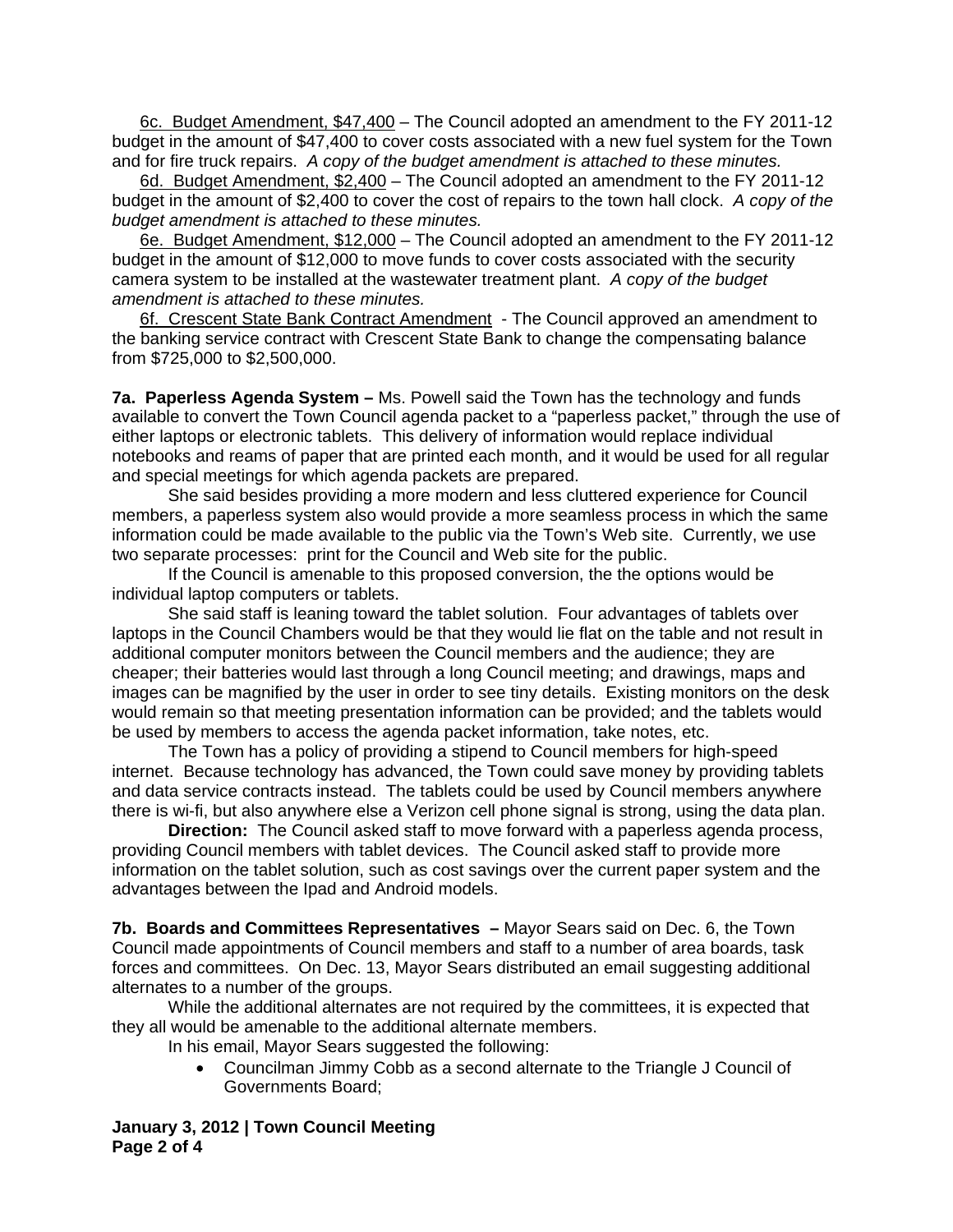- Councilman Tim Sack as a second alternate to the Transportation Advisory Committee;
- Councilman Chet VanFossen as a first alternate and Councilwoman Cheri Lee as a second alternate to the Holly Springs Parks and Recreation Advisory Committee; and
- Councilman Tim Sack as a second alternate to the local Technical Review Committee.

Mayor Sears said that if the Council is in agreement, then a motion is in order, and the effected organizations will be notified of the roster changes.

**Action:** The Council approved a motion to appoint additional alternate members to represent Holly Springs on area boards and committees as submitted by Mayor Sears.

**Motion By:** Sack  **Second By:** Cobb  **Vote:** Unanimous

**7c. Annual Winter Retreat –** Ms. Powell said the Council traditionally plans to meet in a retreat setting during a weekend spanning Friday through Sunday in early March. Among Friday evening, Saturday and Sunday morning, the Council spends about 16 hours in work sessions.

She said this year, staff is suggesting a change in the schedule that would not reduce the work time and save costs. Staff suggests an all-day Friday retreat with staff members followed by an all-day Saturday retreat with only the management team. Everyone returns home Saturday evening.

This schedule would reduce the over-night accommodations and meals cost by half, and there still would be 16 hours of organized work session. Staff also thinks the more concentrated times would be more efficient and effective since the usual Friday evening and Sunday morning sessions often were held late or were rushed.

The cost savings would be about \$2,500.

She said staff has begun working on the big-picture type of issues that the Council will want to address during the retreat. Staff believes materials will be ready in time for a Friday and Saturday, March 2 and 3 meeting event at Mid-Pines/Pine Needles in Southern Pines. Pine Needles winter rates still would apply that weekend, and the resort is the most cost-effective retreat meeting place the Town has used.

Ms. Powell said late February dates also would be possible, but staff prefers the extra preparation time a March 2-3 retreat would provide.

The retreat, as with all meetings of the Town Council, will be open to the public to attend. Due to its length, the retreat will not be televised or video taped for the Web site.

**Action:** The Council approved a motion to set a special meeting, for the purpose of holding the Council's annual retreat, to convene at 9 a.m. Friday, March 2 and adjourn at or before 5 p.m. Saturday afternoon, March 3, 2012 at Mid-Pines / Pine Needles in Southern Pines.

**Motion By:** Sack  **Second By:** Cobb  **Vote:** Unanimous

**8. Other Business:** Councilwoman Williams asked about an abandoned mobile home on Holly Springs Road. It was determined that the structure is in Wake County's jurisdiction and Mr. Schifano will call them or the Town's code enforcement department will address..

## **9. Manager's Report:** None.

**January 3, 2012 | Town Council Meeting Page 3 of 4**